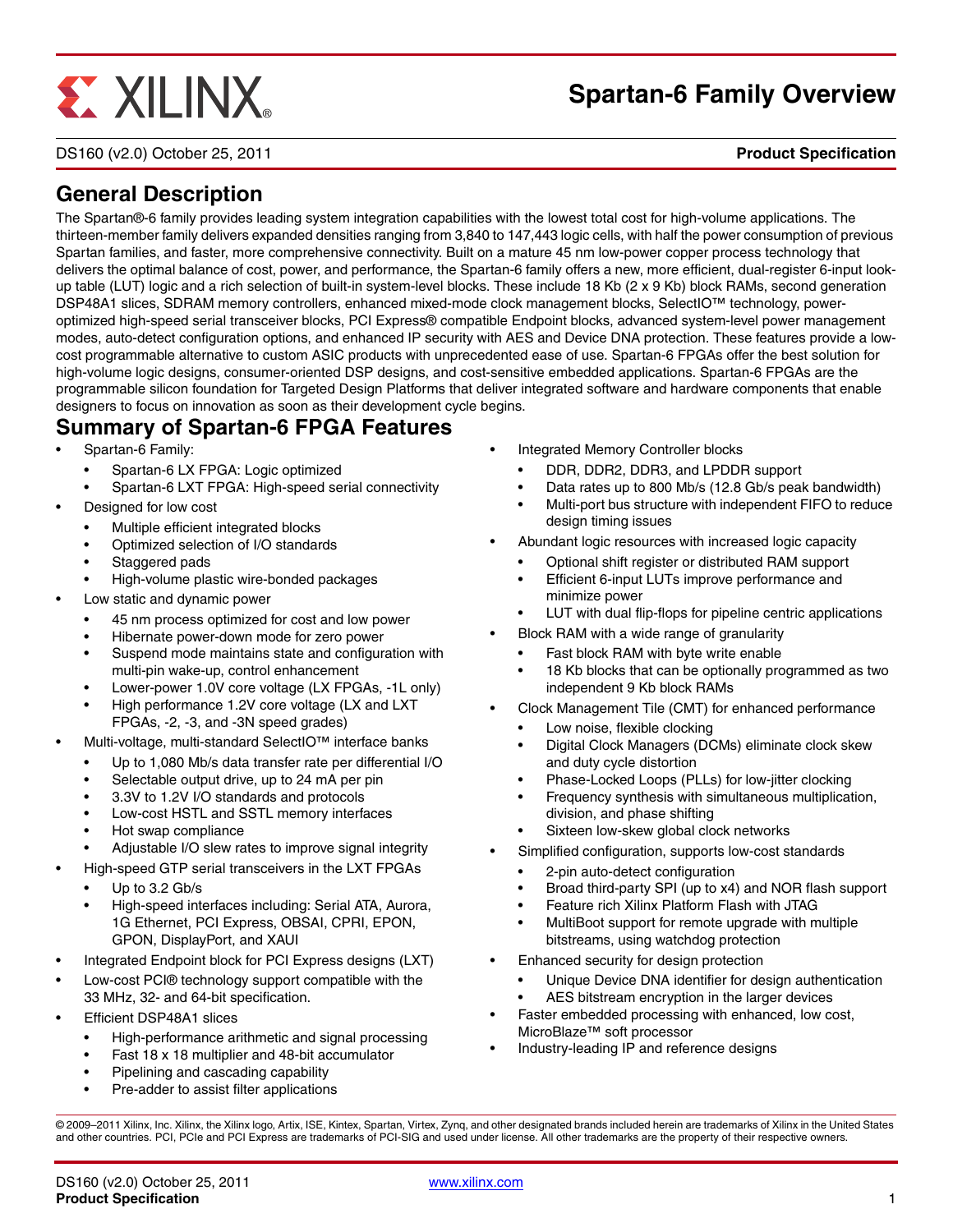# **Spartan-6 FPGA Feature Summary**

#### <span id="page-1-0"></span>*Table 1:* **Spartan-6 FPGA Feature Summary by Device**

| <b>Device</b>    | Logic<br>Cells <sup>(1)</sup> | <b>Configurable Logic Blocks (CLBs)</b> |                   |                                       |                                         | <b>Block RAM Blocks</b> |          |                     | Memory                                              | <b>Endpoint</b>                         | Maximum                           | <b>Total</b>              | Max                      |
|------------------|-------------------------------|-----------------------------------------|-------------------|---------------------------------------|-----------------------------------------|-------------------------|----------|---------------------|-----------------------------------------------------|-----------------------------------------|-----------------------------------|---------------------------|--------------------------|
|                  |                               | Slices <sup>(2)</sup>                   | <b>Flip-Flops</b> | Max<br><b>Distributed</b><br>RAM (Kb) | <b>DSP48A1</b><br>Slices <sup>(3)</sup> | 18 $Kb^{(4)}$           | Max (Kb) | CMTs <sup>(5)</sup> | <b>Controller</b><br><b>Blocks</b><br>$(Max)^{(6)}$ | <b>Blocks for</b><br><b>PCI Express</b> | <b>GTP</b><br><b>Transceivers</b> | <b>VO</b><br><b>Banks</b> | <b>User</b><br><b>VO</b> |
| XC6SLX4          | 3,840                         | 600                                     | 4,800             | 75                                    | 8                                       | 12                      | 216      | 2                   | 0                                                   | $\Omega$                                | 0                                 | 4                         | 132                      |
| XC6SLX9          | 9,152                         | 1,430                                   | 11,440            | 90                                    | 16                                      | 32                      | 576      | 2                   | 2                                                   | $\Omega$                                | $\Omega$                          | 4                         | 200                      |
| XC6SLX16         | 14,579                        | 2,278                                   | 18,224            | 136                                   | 32                                      | 32                      | 576      | 2                   | 2                                                   | $\Omega$                                | 0                                 | 4                         | 232                      |
| XC6SLX25         | 24,051                        | 3,758                                   | 30,064            | 229                                   | 38                                      | 52                      | 936      | 2                   | 2                                                   | $\Omega$                                | 0                                 | 4                         | 266                      |
| XC6SLX45         | 43,661                        | 6,822                                   | 54,576            | 401                                   | 58                                      | 116                     | 2,088    | 4                   | 2                                                   | $\Omega$                                | $\Omega$                          | 4                         | 358                      |
| XC6SLX75         | 74,637                        | 11,662                                  | 93,296            | 692                                   | 132                                     | 172                     | 3,096    | 6                   | 4                                                   | $\Omega$                                | $\Omega$                          | 6                         | 408                      |
| <b>XC6SLX100</b> | 101,261                       | 15,822                                  | 126,576           | 976                                   | 180                                     | 268                     | 4,824    | 6                   | 4                                                   | $\Omega$                                | $\Omega$                          | 6                         | 480                      |
| <b>XC6SLX150</b> | 147,443                       | 23,038                                  | 184,304           | 1,355                                 | 180                                     | 268                     | 4,824    | 6                   | 4                                                   | $\Omega$                                | $\Omega$                          | 6                         | 576                      |
| XC6SLX25T        | 24,051                        | 3,758                                   | 30,064            | 229                                   | 38                                      | 52                      | 936      | 2                   | 2                                                   |                                         | $\overline{2}$                    | 4                         | 250                      |
| XC6SLX45T        | 43,661                        | 6,822                                   | 54,576            | 401                                   | 58                                      | 116                     | 2,088    | 4                   | 2                                                   | 1                                       | 4                                 | 4                         | 296                      |
| XC6SLX75T        | 74,637                        | 11,662                                  | 93,296            | 692                                   | 132                                     | 172                     | 3,096    | 6                   | 4                                                   |                                         | 8                                 | 6                         | 348                      |
| XC6SLX100T       | 101,261                       | 15,822                                  | 126,576           | 976                                   | 180                                     | 268                     | 4,824    | 6                   | 4                                                   |                                         | 8                                 | 6                         | 498                      |
| XC6SLX150T       | 147,443                       | 23,038                                  | 184,304           | 1,355                                 | 180                                     | 268                     | 4,824    | 6                   | 4                                                   |                                         | 8                                 | 6                         | 540                      |

#### **Notes:**

1. Spartan-6 FPGA logic cell ratings reflect the increased logic cell capability offered by the new 6-input LUT architecture.

2. Each Spartan-6 FPGA slice contains four LUTs and eight flip-flops.

3. Each DSP48A1 slice contains an 18 x 18 multiplier, an adder, and an accumulator.

4. Block RAMs are fundamentally 18 Kb in size. Each block can also be used as two independent 9 Kb blocks.

5. Each CMT contains two DCMs and one PLL.

6. Memory Controller Blocks are not supported in the -3N speed grade.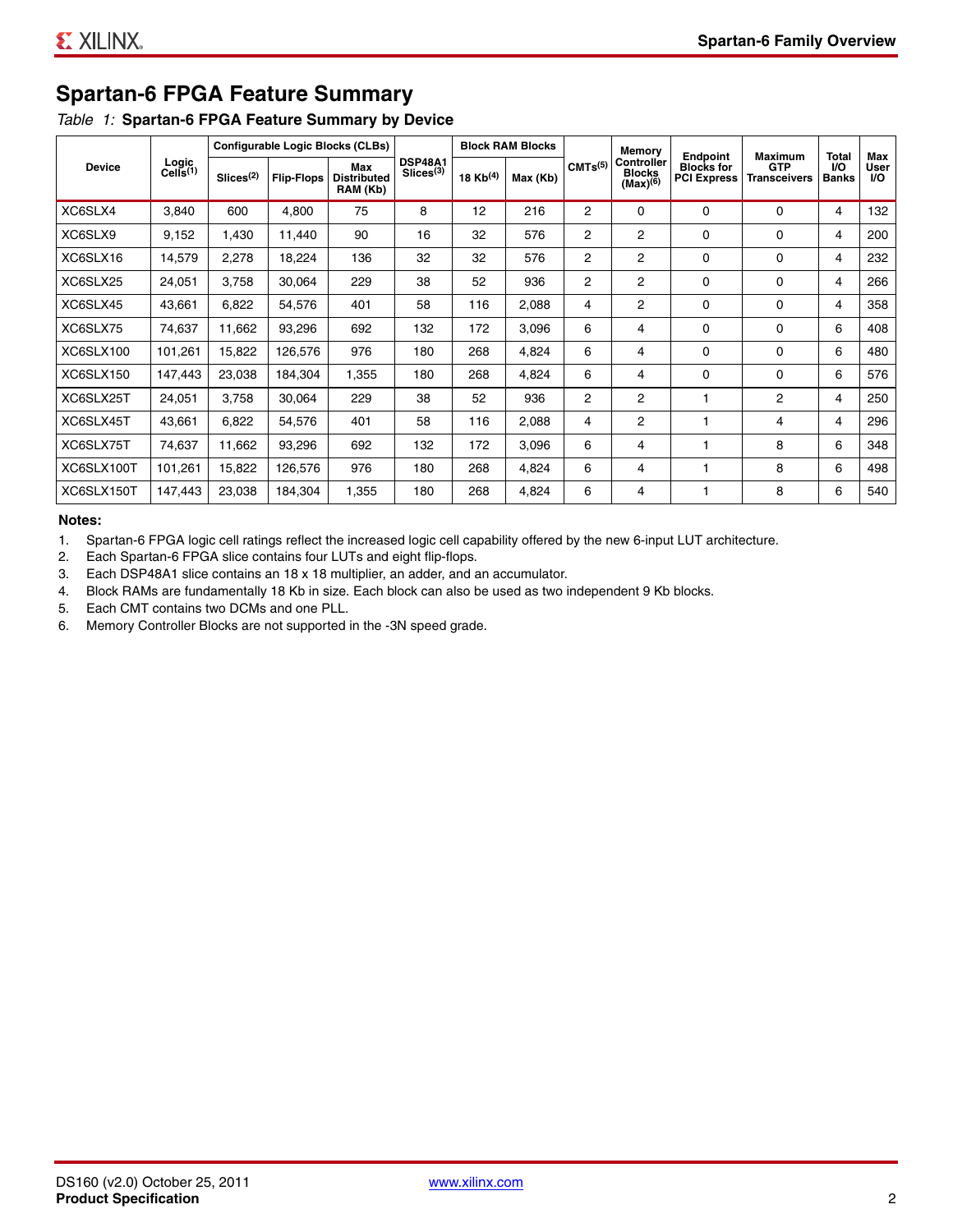# **Spartan-6 FPGA Device-Package Combinations and Available I/Os**

Spartan-6 FPGA package combinations with the available I/Os and GTP transceivers per package are shown in [Table 2.](#page-2-0) Due to the transceivers, the LX and LXT pinouts are not compatible.

| Package                  | CPG196 <sup>(1)</sup> | TQG144 <sup>(1)</sup> | CSG225 <sup>(2)</sup> | $FT(G)256^{(3)}$ |                | <b>CSG324</b>            |                | $FG(G)484^{(3,4)}$ |             | $CSG484^{(4)}$           | $FG(G)676^{(3)}$ |                    |             | $FG(G)900^{(3)}$          |  |
|--------------------------|-----------------------|-----------------------|-----------------------|------------------|----------------|--------------------------|----------------|--------------------|-------------|--------------------------|------------------|--------------------|-------------|---------------------------|--|
| <b>Body Size</b><br>(mm) | $8 \times 8$          | 20 x 20               | $13 \times 13$        | 17 x 17          |                | 15 x 15                  |                | 23 x 23            |             | 19 x 19                  |                  | 27 x 27            |             | 31 x 31                   |  |
| Pitch (mm)               | 0.5                   | 0.5                   | 0.8                   | 1.0              |                | 0.8<br>1.0               |                | 0.8                |             | 1.0                      |                  | 1.0                |             |                           |  |
| <b>Device</b>            | User I/O              | User I/O              | User I/O              | User I/O         | <b>GTPs</b>    | <b>User</b><br><b>VO</b> | <b>GTPs</b>    | User<br>I/O        | <b>GTPs</b> | <b>User</b><br><b>VO</b> | <b>GTPs</b>      | User<br><b>I/O</b> | <b>GTPs</b> | <b>User</b><br><b>I/O</b> |  |
| XC6SLX4                  | 106                   | 102                   | 132                   |                  |                |                          |                |                    |             |                          |                  |                    |             |                           |  |
| XC6SLX9                  | 106                   | 102                   | 160                   | 186              | <b>NA</b>      | 200                      |                |                    |             |                          |                  |                    |             |                           |  |
| XC6SLX16                 | 106                   |                       | 160                   | 186              | <b>NA</b>      | 232                      |                |                    |             |                          |                  |                    |             |                           |  |
| XC6SLX25                 |                       |                       |                       | 186              | <b>NA</b>      | 226                      | <b>NA</b>      | 266                |             |                          |                  |                    |             |                           |  |
| XC6SLX45                 |                       |                       |                       |                  | <b>NA</b>      | 218                      | <b>NA</b>      | 316                | <b>NA</b>   | 320                      | <b>NA</b>        | 358                |             |                           |  |
| XC6SLX75                 |                       |                       |                       |                  |                |                          | <b>NA</b>      | 280                | <b>NA</b>   | 328                      | <b>NA</b>        | 408                |             |                           |  |
| XC6SLX100                |                       |                       |                       |                  |                |                          | <b>NA</b>      | 326                | <b>NA</b>   | 338                      | <b>NA</b>        | 480                |             |                           |  |
| XC6SLX150                |                       |                       |                       |                  |                |                          | <b>NA</b>      | 338                | <b>NA</b>   | 338                      | <b>NA</b>        | 498                | <b>NA</b>   | 576                       |  |
| XC6SLX25T                |                       |                       |                       |                  | $\overline{2}$ | 190                      | $\overline{2}$ | 250                |             |                          |                  |                    |             |                           |  |
| XC6SLX45T                |                       |                       |                       |                  | 4              | 190                      | 4              | 296                | 4           | 296                      |                  |                    |             |                           |  |
| XC6SLX75T                |                       |                       |                       |                  |                |                          | 4              | 268                | 4           | 292                      | 8                | 348                |             |                           |  |
| XC6SLX100T               |                       |                       |                       |                  |                |                          | 4              | 296                | 4           | 296                      | 8                | 376                | 8           | 498                       |  |
| XC6SLX150T               |                       |                       |                       |                  |                |                          | 4              | 296                | 4           | 296                      | 8                | 396                | 8           | 540                       |  |

<span id="page-2-0"></span>

#### **Notes:**

1. There is no memory controller on the devices in these packages.<br>2. Memory controller block support is x8 on the XC6SLX9 and XC6

2. Memory controller block support is x8 on the XC6SLX9 and XC6SLX16 devices in the CSG225 package. There is no memory controller in the XC6SLX4.

3. These devices are available in both Pb and Pb-free (additional G) packages as standard ordering options.

4. These packages support two of the four memory controllers in the XC6SLX75, XC6SLX75T, XC6SLX100, XC6SLX100T, XC6SLX150, and XC6SLX150T devices.

# <span id="page-2-1"></span>**Configuration**

Spartan-6 FPGAs store the customized configuration data in SRAM-type internal latches. The number of configuration bits is between 3 Mb and 33 Mb depending on device size and user-design implementation options. The configuration storage is volatile and must be reloaded whenever the FPGA is powered up. This storage can also be reloaded at any time by pulling the PROGRAM\_B pin Low. Several methods and data formats for loading configuration are available.

Bit-serial configurations can be either master serial mode, where the FPGA generates the configuration clock (CCLK) signal, or slave serial mode, where the external configuration data source also clocks the FPGA. For byte-wide configurations, master SelectMAP mode generates the CCLK signal while slave SelectMAP mode receives the CCLK signal for the 8- and 16-bit-wide transfer. In master serial mode, the beginning of the bitstream can optionally switch the clocking source to an external clock, which can be faster or more precise than the internal clock. The available JTAG pins use boundary-scan protocols to load bit-serial configuration data.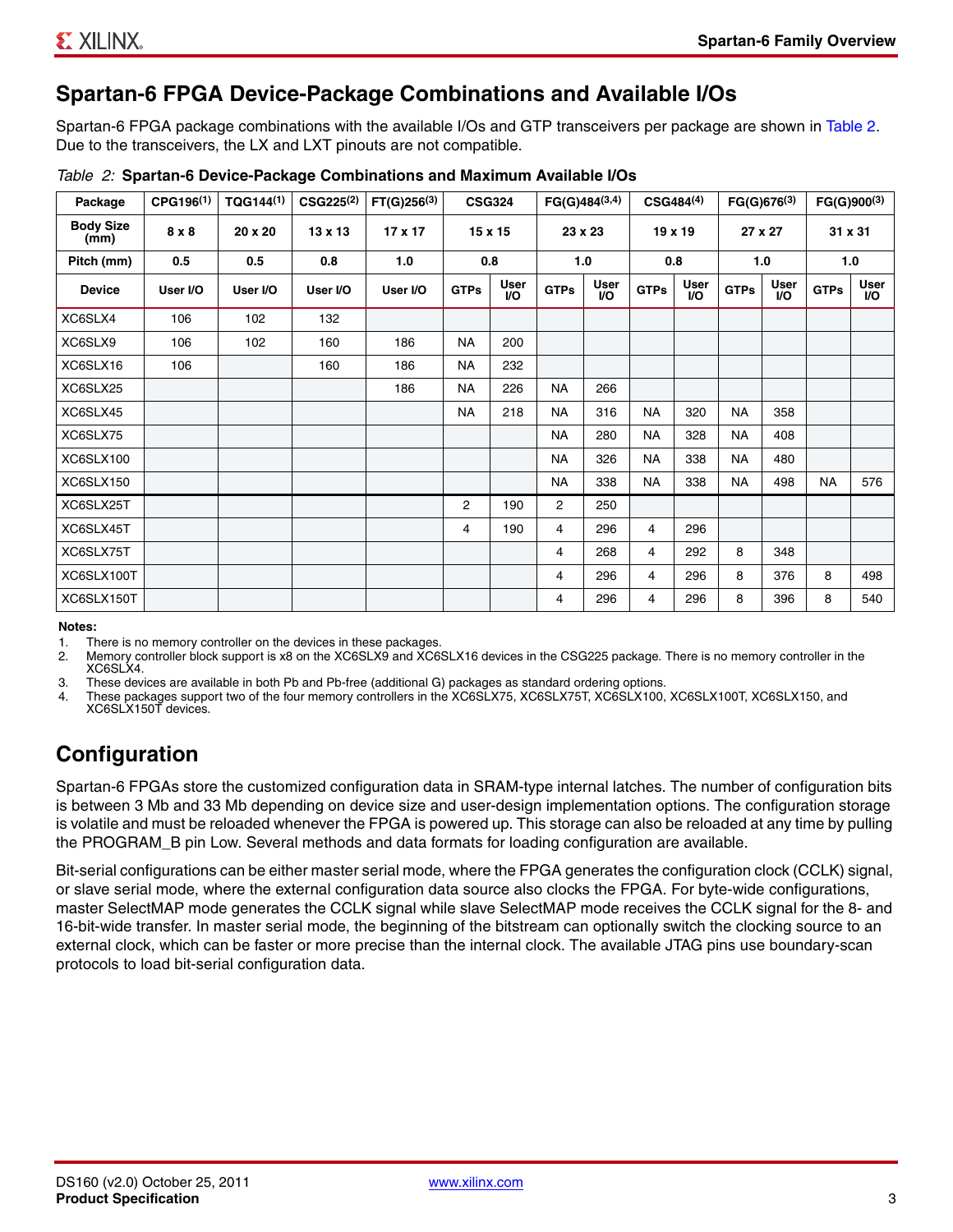The bitstream configuration information is generated by the ISE® software using a program called BitGen. The configuration process typically executes the following sequence:

- Detects power-up (power-on reset) or PROGRAM\_B when Low.
- Clears the whole configuration memory.
- Samples the mode pins to determine the configuration mode: master or slave, bit-serial or parallel.
- Loads the configuration data starting with the bus-width detection pattern followed by a synchronization word, checks for the proper device code, and ends with a cyclic redundancy check (CRC) of the complete bitstream.
- Starts a user-defined sequence of events: releasing the internal reset (or preset) of flip-flops, optionally waiting for the DCMs and/or PLLs to lock, activating the output drivers, and transitioning the DONE pin to High.

The Master Serial Peripheral Interface (SPI) and the Master Byte-wide Peripheral Interface (BPI) are two common methods used for configuring the FPGA. The Spartan-6 FPGA configures itself from a directly attached industry-standard SPI serial flash PROM. The Spartan-6 FPGA can configure itself via BPI when connected to an industry-standard parallel NOR flash. Note that BPI configuration is not supported in the XC6SLX4, XC6SLX25, and XC6SLX25T nor is BPI available when using Spartan-6 FPGAs in TQG144 and CPG196 packages.

Spartan-6 FPGAs support MultiBoot configuration, where two or more FPGA configuration bitstreams can be stored in a single configuration source. The FPGA application controls which configuration to load next and when to load it.

Spartan-6 FPGAs also include a unique, factory-programmed Device DNA identifier that is useful for tracking purposes, anticloning designs, or IP protection. In the largest devices, bitstreams can be copy protected using AES encryption.

# <span id="page-3-0"></span>**Readback**

Most configuration data can be read back without affecting the system's operation.

# <span id="page-3-1"></span>**CLBs, Slices, and LUTs**

Each configurable logic block (CLB) in Spartan-6 FPGAs consists of two slices, arranged side-by-side as part of two vertical columns. There are three types of CLB slices in the Spartan-6 architecture: SLICEM, SLICEL, and SLICEX. Each slice contains four LUTs, eight flip-flops, and miscellaneous logic. The LUTs are for general-purpose combinatorial and sequential logic support. Synthesis tools take advantage of these highly efficient logic, arithmetic, and memory features. Expert designers can also instantiate them.

# **SLICEM**

One quarter (25%) of Spartan-6 FPGA slices are SLICEMs. Each of the four SLICEM LUTs can be configured as either a 6-input LUT with one output, or as dual 5-input LUTs with identical 5-bit addresses and two independent outputs. These LUTs can also be used as distributed 64-bit RAM with 64 bits or two times 32 bits per LUT, as a single 32-bit shift register (SRL32), or as two 16-bit shift registers (SRL16s) with addressable length. Each LUT output can be registered in a flip-flop within the CLB. For arithmetic operations, a high-speed carry chain propagates carry signals upwards in a column of slices.

# **SLICEL**

One quarter (25%) of Spartan-6 FPGA slices are SLICELs, which contain all the features of the SLICEM except the memory/shift register function.

# **SLICEX**

One half (50%) of Spartan-6 FPGA slices are SLICEXs. The SLICEXs have the same structure as SLICELs except the arithmetic carry option and the wide multiplexers.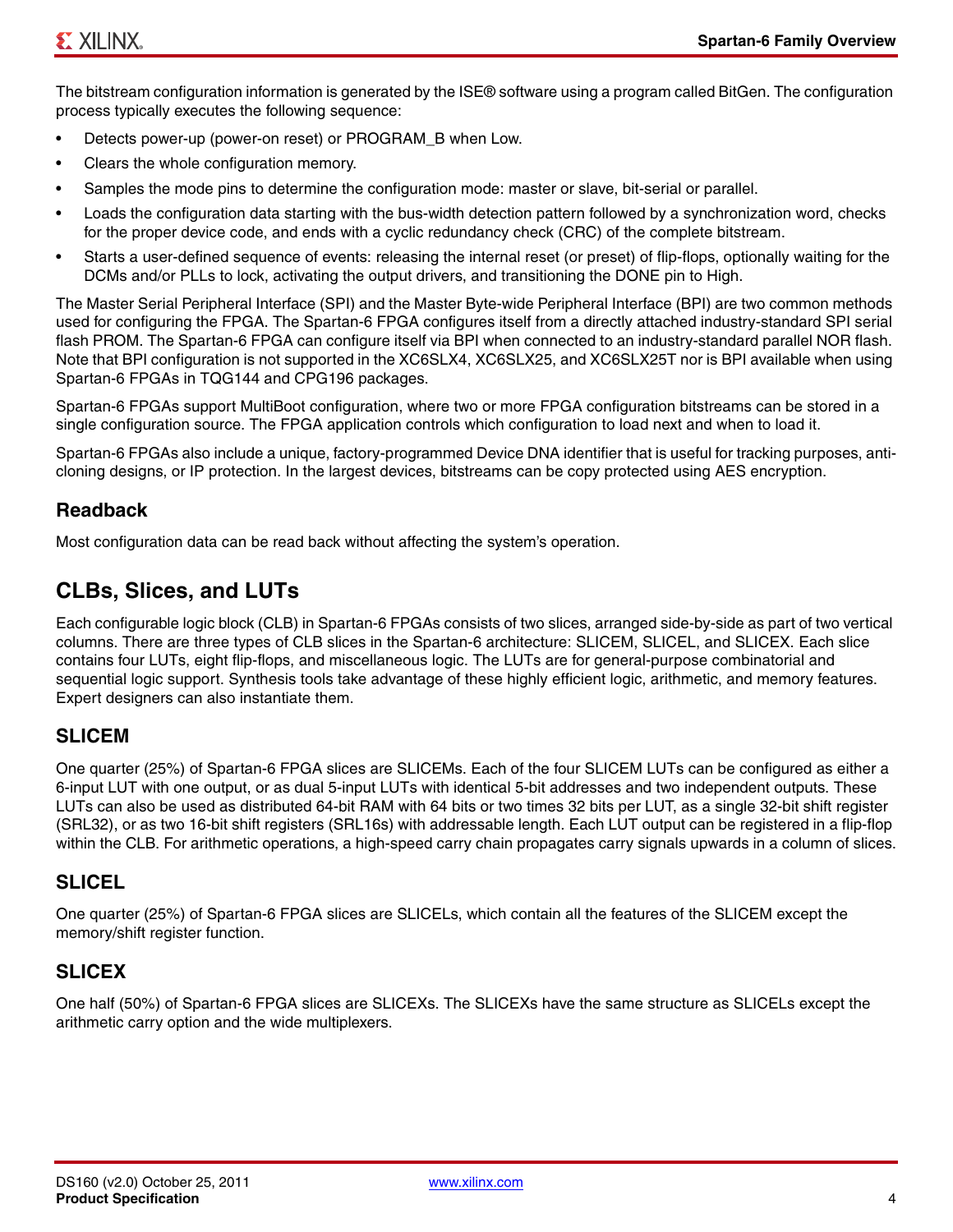# **Clock Management**

Each Spartan-6 FPGA has up to six CMTs, each consisting of two DCMs and one PLL, which can be used individually or cascaded.

# **DCM**

The DCM provides four phases of the input frequency (CLKIN): shifted 0°, 90°, 180°, and 270° (CLK0, CLK90, CLK180, and CLK270). It also provides a doubled frequency CLK2X and its complement CLK2X180. The CLKDV output provides a fractional clock frequency that can be phase-aligned to CLK0. The fraction is programmable as every integer from 2 to 16, as well as 1.5, 2.5, 3.5 . . . 7.5. CLKIN can optionally be divided by 2. The DCM can be a zero-delay clock buffer when a clock signal drives CLKIN, while the CLK0 output is fed back to the CLKFB input.

# <span id="page-4-1"></span>**Frequency Synthesis**

Independent of the basic DCM functionality, the frequency synthesis outputs CLKFX and CLKFX180 can be programmed to generate any output frequency that is the DCM input frequency  $(F_{N})$  multiplied by M and simultaneously divided by D, where M can be any integer from 2 to 32 and D can be any integer from 1 to 32.

# **Phase Shifting**

With CLK0 connected to CLKFB, all nine CLK outputs (CLK0, CLK90, CLK180, CLK270, CLK2X, CLK2X180, CLKDV, CLKFX, and CLKFX180) can be shifted by a common amount, defined as any integer multiple of a fixed delay. A fixed DCM delay value (fraction of the input period) can be established by configuration and can also be incremented or decremented dynamically.

# <span id="page-4-2"></span>**Spread-Spectrum Clocking**

The DCM can accept and track typical spread-spectrum clock inputs, provided they abide by the input clock specifications listed in the *Spartan-6 FPGA Data Sheet: DC and Switching Characteristics*. Spartan-6 FPGAs can generate a spreadspectrum clock source from a standard fixed-frequency oscillator.

# <span id="page-4-0"></span>**PLL**

The PLL can serve as a frequency synthesizer for a wider range of frequencies and as a jitter filter for incoming clocks in conjunction with the DCMs. The heart of the PLL is a voltage-controlled oscillator (VCO) with a frequency range of 400 MHz to 1,080 MHz, thus spanning more than one octave. Three sets of programmable frequency dividers (D, M, and O) adapt the VCO to the required application.

The pre-divider D (programmable by configuration) reduces the input frequency and feeds one input of the traditional PLL phase comparator. The feedback divider (programmable by configuration) acts as a multiplier because it divides the VCO output frequency before feeding the other input of the phase comparator. D and M must be chosen appropriately to keep the VCO within its controllable frequency range.

The VCO has eight equally spaced outputs (0°, 45°, 90°, 135°, 180°, 225°, 270°, and 315°). Each can be selected to drive one of the six output dividers, O0 to O5 (each programmable by configuration to divide by any integer from 1 to 128).

# **Clock Distribution**

Each Spartan-6 FPGA provides abundant clock lines to address the different clocking requirements of high fanout, short propagation delay, and extremely low skew.

# **Global Clock Lines**

In each Spartan-6 FPGA, 16 global-clock lines have the highest fanout and can reach every flip-flop clock. Global clock lines must be driven by global clock buffers, which can also perform glitchless clock multiplexing and the clock enable function. Global clocks are often driven from the CMTs, which can completely eliminate the basic clock distribution delay.

# **I/O Clocks**

I/O clocks are especially fast and serve only the localized input and output delay circuits and the I/O serializer/deserializer (SERDES) circuits, as described in the [I/O Logic](#page-6-0) section.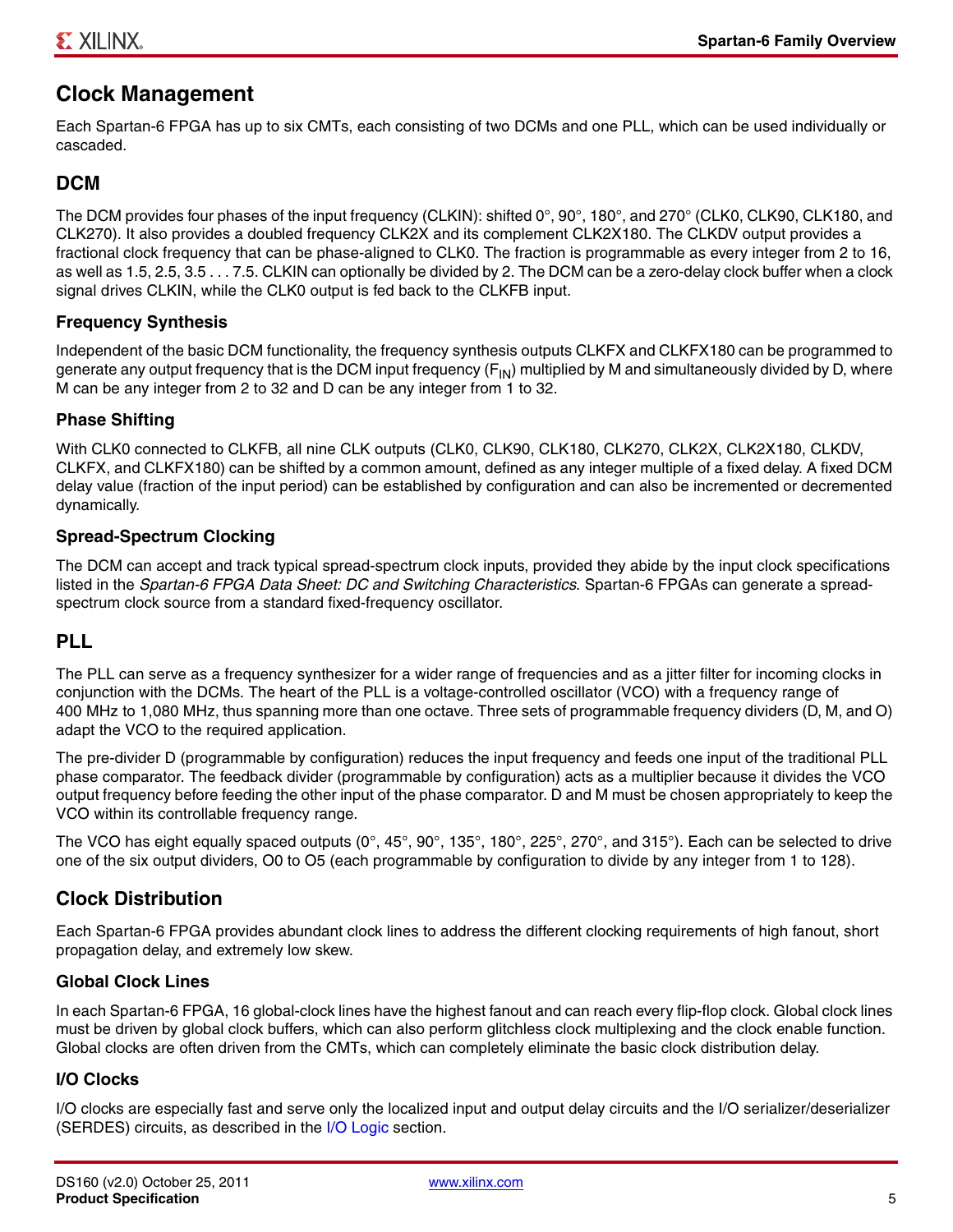# **Block RAM**

Every Spartan-6 FPGA has between 12 and 268 dual-port block RAMs, each storing 18 Kb. Each block RAM has two completely independent ports that share only the stored data.

# **Synchronous Operation**

Each memory access, whether read or write, is controlled by the clock. All inputs, data, address, clock enables, and write enables are registered. The data output is always latched, retaining data until the next operation. An optional output data pipeline register allows higher clock rates at the cost of an extra cycle of latency.

During a write operation in dual-port mode, the data output can reflect either the previously stored data, the newly written data, or remain unchanged.

# <span id="page-5-1"></span>**Programmable Data Width**

- Each port can be configured as  $16K \times 1$ ,  $8K \times 2$ ,  $4K \times 4$ ,  $2K \times 9$  (or 8),  $1K \times 18$  (or 16), or  $512 \times 36$  (or 32).
- The x9, x18, and x36 configurations include parity bits. The two ports can have different aspect ratios.
- Each block RAM can be divided into two completely independent 9 Kb block RAMs that can each be configured to any aspect ratio from 8K x 1 to 512 x 18, with 256 x 36 supported in simple dual-port mode.

# <span id="page-5-0"></span>**Memory Controller Block**

Most Spartan-6 devices include dedicated memory controller blocks (MCBs), each targeting a single-chip DRAM (either DDR, DDR2, DDR3, or LPDDR), and supporting access rates of up to 800 Mb/s.

The MCB has dedicated routing to predefined FPGA I/Os. If the MCB is not used, these I/Os are available as general purpose FPGA I/Os. The memory controller offers a complete multi-port arbitrated interface to the logic inside the Spartan-6 FPGA. Commands can be pushed, and data can be pushed to and pulled from independent built-in FIFOs, using conventional FIFO control signals. The multi-port memory controller can be configured in many ways. An internal 32-, 64-, or 128-bit data interface provides a simple and reliable interface to the MCB.

The MCB can be connected to 4-, 8-, or 16-bit external DRAM. The MCB, in many applications, provides a faster DRAM interface compared to traditional internal data buses, which are wider and are clocked at a lower frequency. The FPGA logic interface can be flexibly configured irrespective of the physical memory device. The MCB functionality is not supported in the -3N speed grade.

# <span id="page-5-2"></span>**Digital Signal Processing—DSP48A1 Slice**

DSP applications use many binary multipliers and accumulators, best implemented in dedicated DSP slices. All Spartan-6 FPGAs have many dedicated, full-custom, low-power DSP slices, combining high speed with small size, while retaining system design flexibility.

Each DSP48A1 slice consists of a dedicated  $18 \times 18$  bit two's complement multiplier and a 48-bit accumulator, both capable of operating at up to 390 MHz. The DSP48A1 slice provides extensive pipelining and extension capabilities that enhance speed and efficiency of many applications, even beyond digital signal processing, such as wide dynamic bus shifters, memory address generators, wide bus multiplexers, and memory-mapped I/O register files. The accumulator can also be used as a synchronous up/down counter. The multiplier can perform barrel shifting.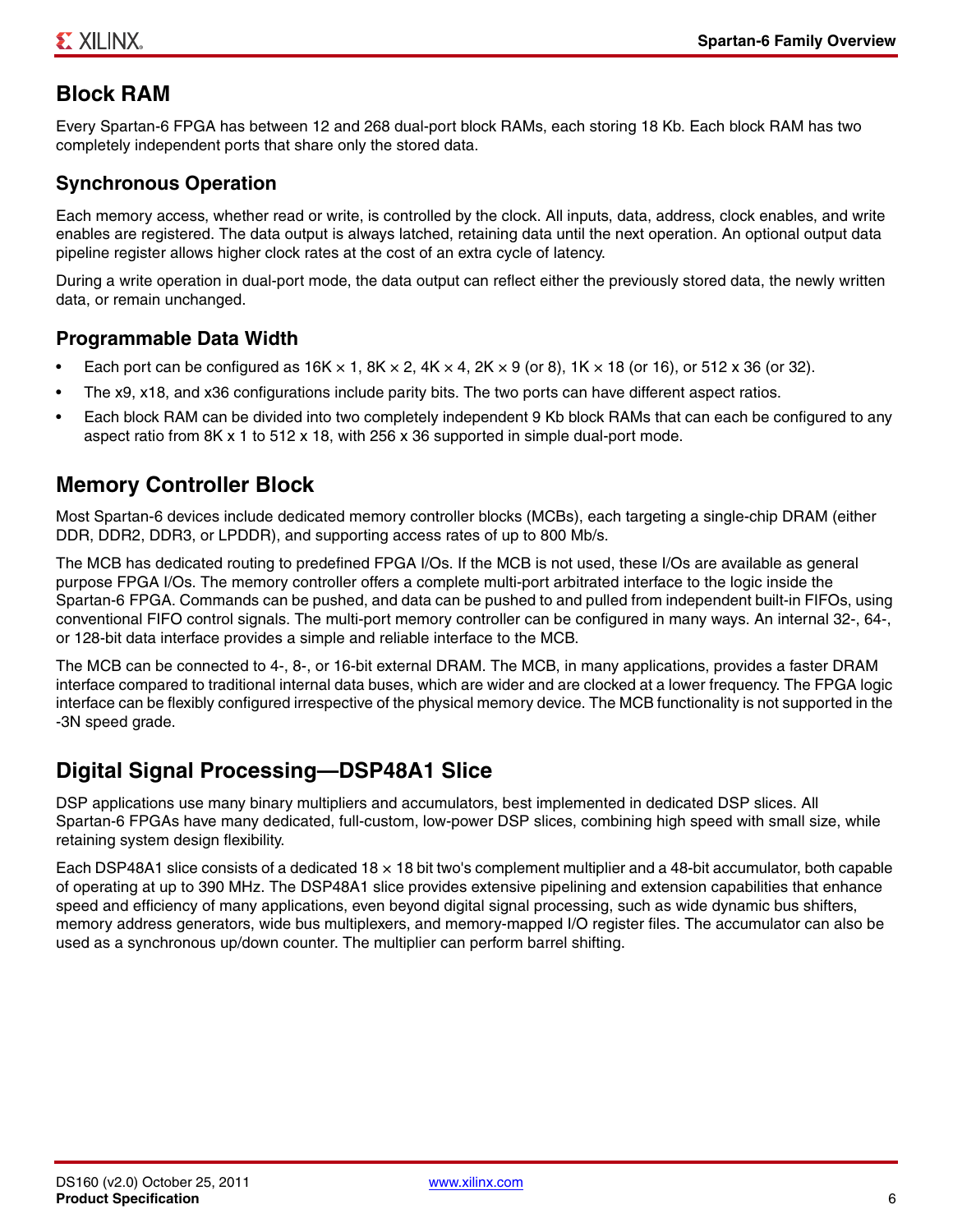# <span id="page-6-1"></span>**Input/Output**

The number of I/O pins varies from 102 to 576, depending on device and package size. Each I/O pin is configurable and can comply with a large number of standards, using up to 3.3V. The *Spartan-6 FPGA SelectIO Resources User Guide* describes the I/O compatibilities of the various I/O options. With the exception of supply pins and a few dedicated configuration pins, all other package pins have the same I/O capabilities, constrained only by certain banking rules. All user I/O is bidirectional; there are no input-only pins.

All I/O pins are organized in banks, with four banks on the smaller devices and six banks on the larger devices. Each bank has several common V<sub>CCO</sub> output supply-voltage pins, which also powers certain input buffers. Some single-ended input buffers require an externally applied reference voltage ( $V_{BFE}$ ). There are several dual-purpose  $V_{BEF}$ -I/O pins in each bank. In a given bank, when I/O standard calls for a  $V_{RFF}$  voltage, each  $V_{RFF}$  pin in that bank must be connected to the same voltage rail and can not be used as an I/O pin.

# **I/O Electrical Characteristics**

Single-ended outputs use a conventional CMOS push/pull output structure, driving High towards  $V_{CCO}$  or Low towards ground, and can be put into high-Z state. Many I/O features are available to the system designer to optionally invoke in each I/O in their design, such as weak internal pull-up and pull-down resistors, strong internal split-termination input resistors, adjustable output drive-strengths and slew-rates, and differential termination resistors. See the *Spartan-6 FPGA SelectIO Resources User Guide* for more details on available options for each I/O standard.

# <span id="page-6-0"></span>**I/O Logic**

# <span id="page-6-2"></span>**Input and Output Delay**

This section describes the available logic resources connected to the I/O interfaces. All inputs and outputs can be configured as either combinatorial or registered. Double data rate (DDR) is supported by all inputs and outputs. Any input or output can be individually delayed by up to 256 increments (except in the -1L speed grade). This is implemented as IODELAY2. The identical delay value is available either for data input or output. For a bidirectional data line, the transfer from input to output delay is automatic. The number of delay steps can be set by configuration and can also be incremented or decremented while in use.

Because these tap delays vary with supply voltage, process, and temperature, an optional calibration mechanism is built into each IODELAY2:

- For source synchronous designs where more accuracy is required, the calibration mechanism can (optionally) determine dynamically how many taps are needed to delay data by one full I/O clock cycle, and then programs the IODELAY2 with 50% of that value, thus centering the I/O clock in the middle of the data eye.
- A special mode is available only for differential inputs, which uses a phase-detector mechanism to determine whether the incoming data signal is being accurately sampled in the middle of the eye. The results from the phase-detector logic can be used to either increment or decrement the input delay, one tap at a time, to ensure error-free operation at very high bit rates.

# **ISERDES and OSERDES**

Many applications combine high-speed bit-serial I/O with slower parallel operation inside the device. This requires a serializer and deserializer (SerDes) inside the I/O structure. Each input has access to its own deserializer (serial-to-parallel converter) with programmable parallel width of 2, 3, or 4 bits. Where differential inputs are used, the two serializers can be cascaded to provide parallel widths of 5, 6, 7, or 8 bits. Each output has access to its own serializer (parallel-to-serial converter) with programmable parallel width of 2, 3, or 4 bits. Two serializers can be cascaded when a differential driver is used to give access to bus widths of 5, 6, 7, or 8 bits.

When distributing a double data rate clock, all SerDes data is actually clocked in/out at single data rate to eliminate the possibility of bit errors due to duty cycle distortion. This faster single data rate clock is either derived via frequency multiplication in a PLL, or doubled locally in each IOB by differentiating both clock edges when the incoming clock uses double data rate.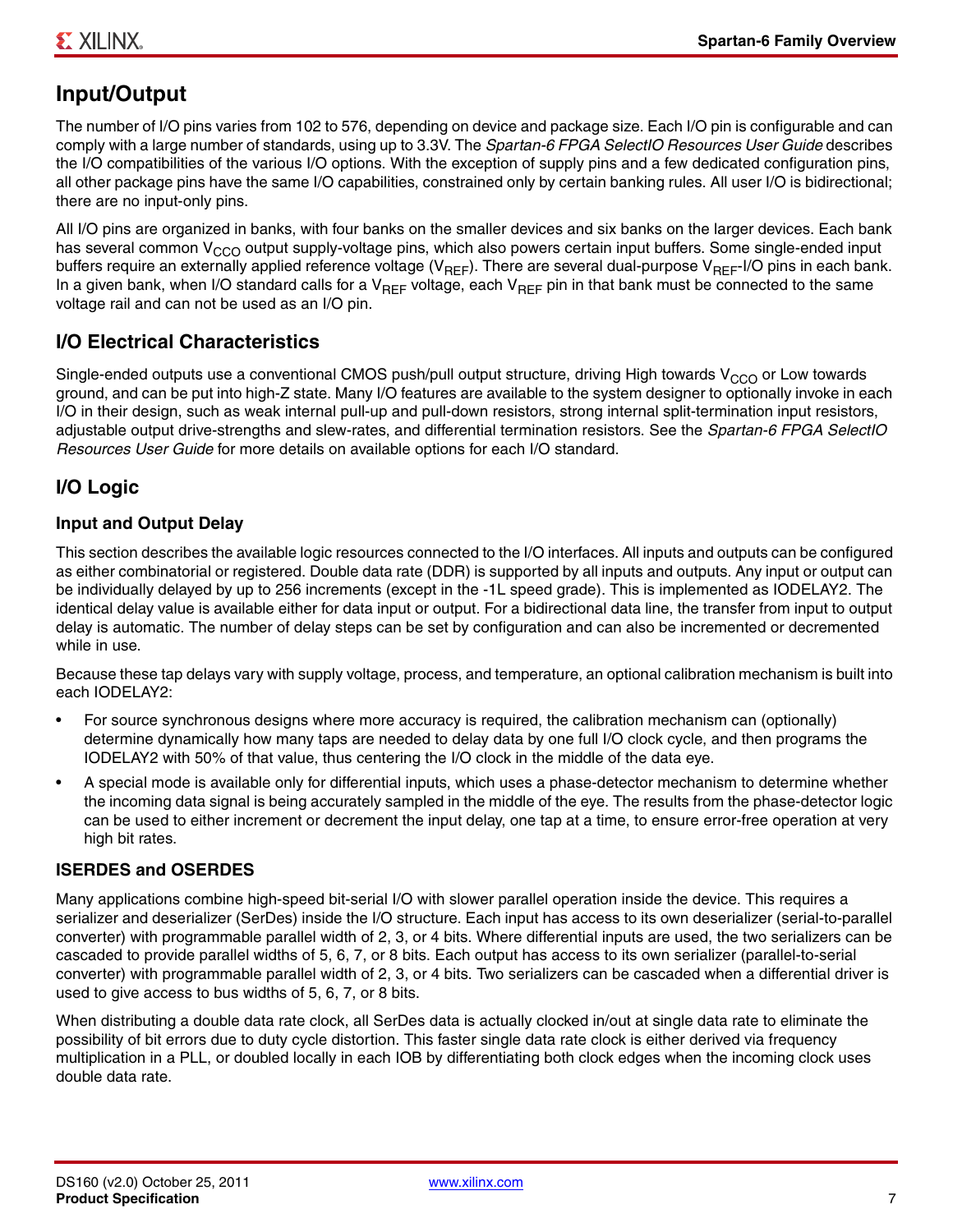# <span id="page-7-0"></span>**Low-Power Gigabit Transceiver**

Ultra-fast data transmission between ICs, over the backplane, or over longer distances is becoming increasingly popular and important. It requires specialized dedicated on-chip circuitry and differential I/O capable of coping with the signal integrity issues at these high data rates.

All Spartan-6 LXT devices have 2–8 gigabit transceiver circuits. Each GTP transceiver is a combined transmitter and receiver capable of operating at data rates up to 3.2 Gb/s. The transmitter and receiver are independent circuits that use separate PLLs to multiply the reference frequency input by certain programmable numbers between 2 and 25, to become the bit-serial data clock. Each GTP transceiver has a large number of user-definable features and parameters. All of these can be defined during device configuration, and many can also be modified during operation.

# **Transmitter**

The transmitter is fundamentally a parallel-to-serial converter with a conversion ratio of 8, 10, 16, or 20. The transmitter output drives the PC board with a single-channel differential current-mode logic (CML) output signal.

TXOUTCLK is the appropriately divided serial data clock and can be used directly to register the parallel data coming from the internal logic. The incoming parallel data is fed through a small FIFO and can optionally be modified with the 8B/10B algorithm to guarantee a sufficient number of transitions. The bit-serial output signal drives two package pins with complementary CML signals. This output signal pair has programmable signal swing as well as programmable preemphasis to compensate for PC board losses and other interconnect characteristics.

# **Receiver**

The receiver is fundamentally a serial-to-parallel converter, changing the incoming bit serial differential signal into a parallel stream of words, each 8, 10, 16, or 20 bits wide. The receiver takes the incoming differential data stream, feeds it through a programmable equalizer (to compensate for the PC board and other interconnect characteristics), and uses the  $F_{BFF}$  input to initiate clock recognition. There is no need for a separate clock line. The data pattern uses non-return-to-zero (NRZ) encoding and optionally guarantees sufficient data transitions by using the 8B/10B encoding scheme. Parallel data is then transferred into the FPGA logic using the RXUSRCLK clock. The serial-to-parallel conversion ratio can be 8, 10, 16, or 20.

# <span id="page-7-1"></span>**Integrated Endpoint Block for PCI Express Designs**

The PCI Express standard is a packet-based, point-to-point serial interface standard. The differential signal transmission uses an embedded clock, which eliminates the clock-to-data skew problems of traditional wide parallel buses.

The PCI Express Base Specification 1.1 defines bit rate of 2.5 Gb/s per lane, per direction (transmit and receive). When using 8B/10B encoding, this supports a data rate of 2.0 Gb/s per lane.

The Spartan-6 LXT devices include one integrated Endpoint block for PCI Express technology that is compliant with the PCI Express Base Specification Revision 1.1. This block is highly configurable to system design requirements and operates as a compliant single lane Endpoint. The integrated Endpoint block interfaces to the GTP transceivers for serialization/deserialization, and to block RAMs for data buffering. Combined, these elements implement the physical layer, data link layer, and transaction layer of the protocol.

Xilinx provides a light-weight (<200 LUT), configurable, easy-to-use LogiCORE™ IP that ties the various building blocks (the integrated Endpoint block for PCI Express technology, the GTP transceivers, block RAM, and clocking resources) into a compliant Endpoint solution. The system designer has control over many configurable parameters: maximum payload size, reference clock frequency, and base address register decoding and filtering.

More information and documentation on solutions for PCI Express designs can be found at:

<http://www.xilinx.com/technology/protocols/pciexpress.htm>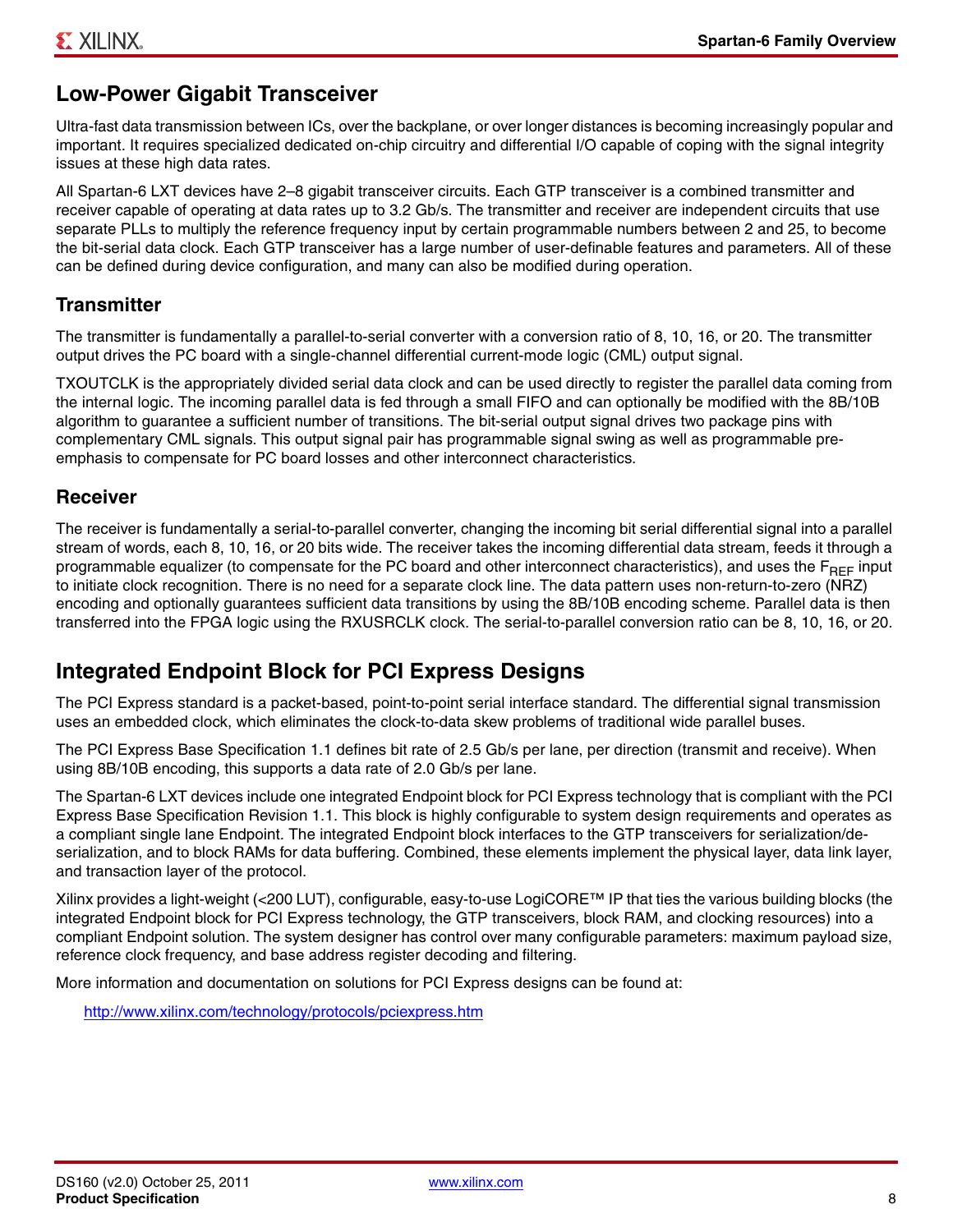# <span id="page-8-3"></span>**Spartan-6 FPGA Ordering Information**

[Table 3](#page-8-2) shows the speed and temperature grades available in the different Spartan-6 devices. Some devices might not be available in every speed and temperature grade.

<span id="page-8-2"></span>*Table 3:* **Speed Grade and Temperature Ranges**

|                      | <b>Speed Grade and Temperature Range</b>            |                                                        |  |  |  |  |  |
|----------------------|-----------------------------------------------------|--------------------------------------------------------|--|--|--|--|--|
| <b>Device Family</b> | Commercial (C)<br>$0^{\circ}$ C to +85 $^{\circ}$ C | Industrial (I)<br>$-40^{\circ}$ C to +100 $^{\circ}$ C |  |  |  |  |  |
| Spartan-6 LX         | $-3, -3N, -2, -1L$                                  | $-3, -3N, -2, -1L$                                     |  |  |  |  |  |
| Spartan-6 LXT        | $-3, -3N, -2$                                       | $-3, -3N, -2$                                          |  |  |  |  |  |

<span id="page-8-0"></span>The Spartan-6 FPGA ordering information shown in [Figure 1](#page-8-0) applies to all packages, including Pb-Free. Refer to the Package Marking section of [UG385](http://www.xilinx.com/support/documentation/user_guides/ug385.pdf), *Spartan-6 FPGA Packaging and Pinouts* for a more detailed explanation of the device markings.





# <span id="page-8-1"></span>**Revision History**

The following table shows the revision history for this document:

| <b>Date</b> | <b>Version</b>   | <b>Description of Revisions</b>                                                                                                                                                                                                                                                                                                                                                                                                                                                                                                                                                                                                                                                                                                                                                                                                                                                              |
|-------------|------------------|----------------------------------------------------------------------------------------------------------------------------------------------------------------------------------------------------------------------------------------------------------------------------------------------------------------------------------------------------------------------------------------------------------------------------------------------------------------------------------------------------------------------------------------------------------------------------------------------------------------------------------------------------------------------------------------------------------------------------------------------------------------------------------------------------------------------------------------------------------------------------------------------|
| 02/02/09    | 1.0              | Initial Xilinx release.                                                                                                                                                                                                                                                                                                                                                                                                                                                                                                                                                                                                                                                                                                                                                                                                                                                                      |
| 05/05/09    | 1.1              | Updated and simplified Designed for low cost, Multi-voltage, multi-standard SelectIO™ interface<br>banks, and Integrated Memory Controller blocks sections on page 1. Clarified PCI support on page 1 is<br>only for the 33 MHz specification. Revised number of logic cells, slices, and maximum user I/O, and<br>added number of flip-flops to Table 1. In Table 2, revised user I/O counts, removed the XC6SLX25 in<br>the CSG225 package and the XC6SLX45T in the FGG676 package, added XC6SLX9 in the FT(G)256<br>package and XC6SLX45 in the CSG324 package, and added notes. Clerical edits to the following<br>sections: Dynamic Reconfiguration Port, Readback, CLBs, Slices, and LUTs, Frequency Synthesis,<br>PLL, Programmable Data Width, and Memory Controller Block. Clarified I/O pin range, $V_{BFE}$ banks,<br>and electrical characteristics in the Input/Output section. |
| 06/24/09    | 1.2 <sub>1</sub> | Updated device/package combinations in Table 1 and Table 2 including adding the XC6SLX75 and<br>XC6SLX75T devices. Added ordering information and FPGA documentation sections. Removed<br>partial reconfiguration discussion from the Readback section.                                                                                                                                                                                                                                                                                                                                                                                                                                                                                                                                                                                                                                      |
| 11/05/09    | 1.3              | Updated Figure 1, page 9 to show -4 speed grade. Added 64-bit PCI support on page 1. Updated User<br>I/O numbers in Table 1 and Table 2. Clarifying edits to these sections: Configuration, Digital Signal<br>Processing-DSP48A1 Slice, Input/Output, and PCI Express documentation.                                                                                                                                                                                                                                                                                                                                                                                                                                                                                                                                                                                                         |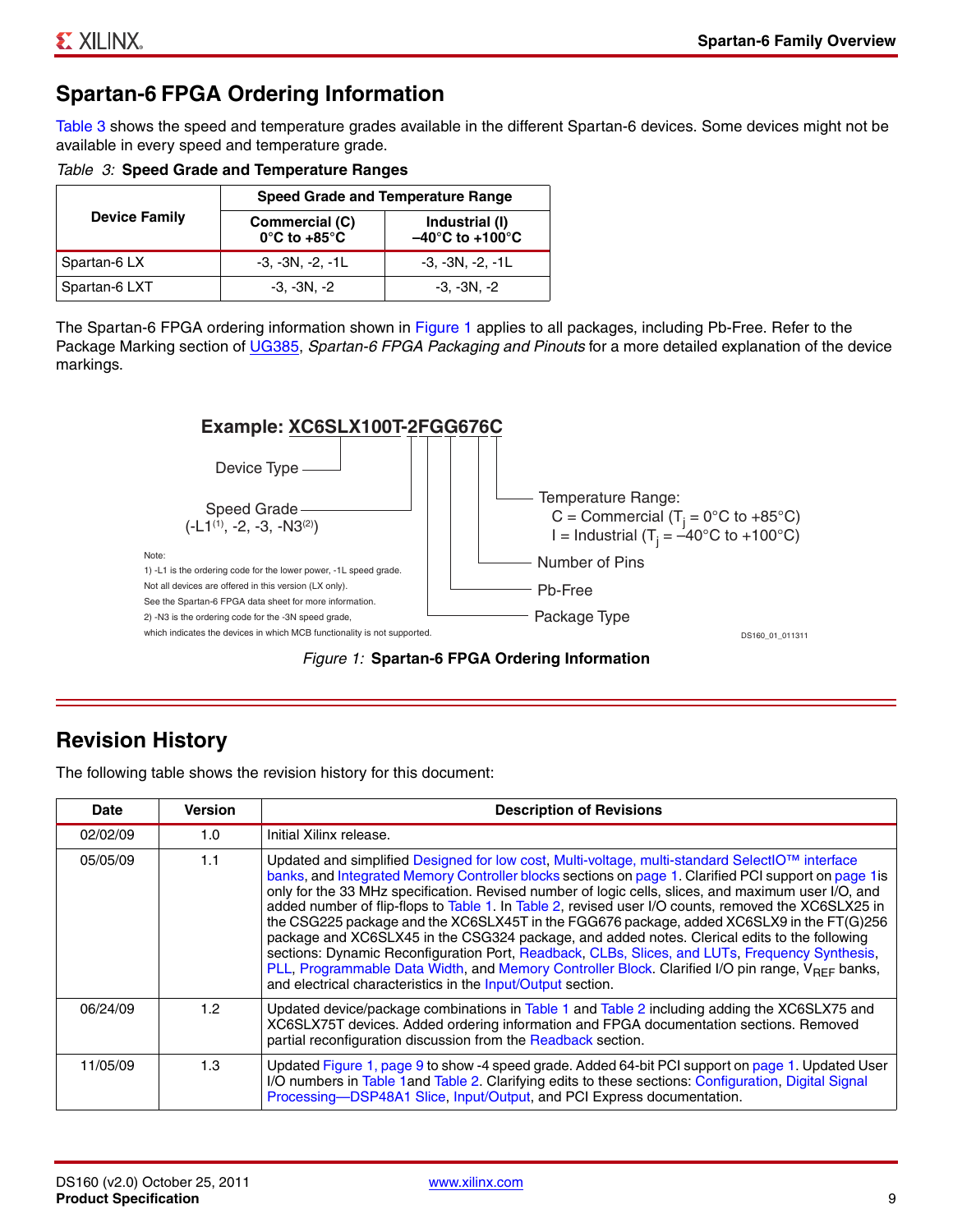| Date     | <b>Version</b> | <b>Description of Revisions</b>                                                                                                                                                                                                                                                                                                                                                                                                                                                                                                                                                      |
|----------|----------------|--------------------------------------------------------------------------------------------------------------------------------------------------------------------------------------------------------------------------------------------------------------------------------------------------------------------------------------------------------------------------------------------------------------------------------------------------------------------------------------------------------------------------------------------------------------------------------------|
| 03/03/10 | 1.4            | Updated the slice counts for the LX25 and LX25T in Table 1. Revised the Dynamic Reconfiguration<br>Port section. Added to the Spread-Spectrum Clocking section. Changed the PLL VCO maximum<br>frequency to 1080 MHz and the DSP48A1 slice maximum frequency to 320 MHz due to the addition<br>of the -4 speed specification. Clarified configurations in the Programmable Data Width section.<br>Updated Low-Power Gigabit Transceiver operating rate.                                                                                                                              |
| 08/02/10 | 1.5            | Updated data transfer rate per differential I/O from 1,050 Mb/s to 1,080 Mb/s in Summary of Spartan-6<br>FPGA Features. Added the -3N speed grade to appropriate section throughout the document,<br>including Figure 1. Updated category in Table 2 from Size to Body Size. Updated the Configuration<br>section with SPI and BPI interface information. Removed the Dynamic Reconfiguration Port section.<br>Updated the operating speed of the DSP48A1 slice multiplier and accumulator to 390 MHz in Digital<br>Signal Processing-DSP48A1 Slice. Updated Input and Output Delay. |
| 11/05/10 | 1.6            | In Summary of Spartan-6 FPGA Features and in Low-Power Gigabit Transceiver, updated GTP serial<br>transceiver data rate to 3.2 Gb/s. Updated the notes in Figure 1. Added DS170, XA Spartan-6<br>Automotive FPGA Family Overview to the Spartan-6 FPGA Documentation.                                                                                                                                                                                                                                                                                                                |
| 03/21/11 | 1.7            | Updated from Advance to Preliminary Specification. Removed -4 speed grade from Summary of<br>Spartan-6 FPGA Features and Figure 1 per XCN11008. Updated Integrated Endpoint Block for PCI<br>Express Designs and Input and Output Delay.                                                                                                                                                                                                                                                                                                                                             |
| 10/25/11 | 2.0            | Updated from Preliminary Specification to Production Specification. Updated Configuration, including<br>the range of configuration bits to 3 Mb and 33 Mb, and Input and Output Delay. Updated Spartan-6<br>FPGA Ordering Information and added Table 3. Added Defense-Grade Spartan-6Q Family Overview<br>(DS172) to list of documentation.                                                                                                                                                                                                                                         |

# **Notice of Disclaimer**

The information disclosed to you hereunder (the "Materials") is provided solely for the selection and use of Xilinx products. To the maximum extent permitted by applicable law: (1) Materials are made available "AS IS" and with all faults, Xilinx hereby DISCLAIMS ALL WARRANTIES AND CONDITIONS, EXPRESS, IMPLIED, OR STATUTORY, INCLUDING BUT NOT LIMITED TO WARRANTIES OF MERCHANTABILITY, NON-INFRINGEMENT, OR FITNESS FOR ANY PARTICULAR PURPOSE; and (2) Xilinx shall not be liable (whether in contract or tort, including negligence, or under any other theory of liability) for any loss or damage of any kind or nature related to, arising under, or in connection with, the Materials (including your use of the Materials), including for any direct, indirect, special, incidental, or consequential loss or damage (including loss of data, profits, goodwill, or any type of loss or damage suffered as a result of any action brought by a third party) even if such damage or loss was reasonably foreseeable or Xilinx had been advised of the possibility of the same. Xilinx assumes no obligation to correct any errors contained in the Materials, or to advise you of any corrections or update. You may not reproduce, modify, distribute, or publicly display the Materials without prior written consent. Certain products are subject to the terms and conditions of the Limited Warranties which can be viewed at [http://www.xilinx.com/warranty.htm;](http://www.xilinx.com/warranty.htm) IP cores may be subject to warranty and support terms contained in a license issued to you by Xilinx. Xilinx products are not designed or intended to be fail-safe or for use in any application requiring fail-safe performance; you assume sole risk and liability for use of Xilinx products in Critical Applications: [http://www.xilinx.com/warranty.htm#critapps.](http://www.xilinx.com/warranty.htm#critapps)